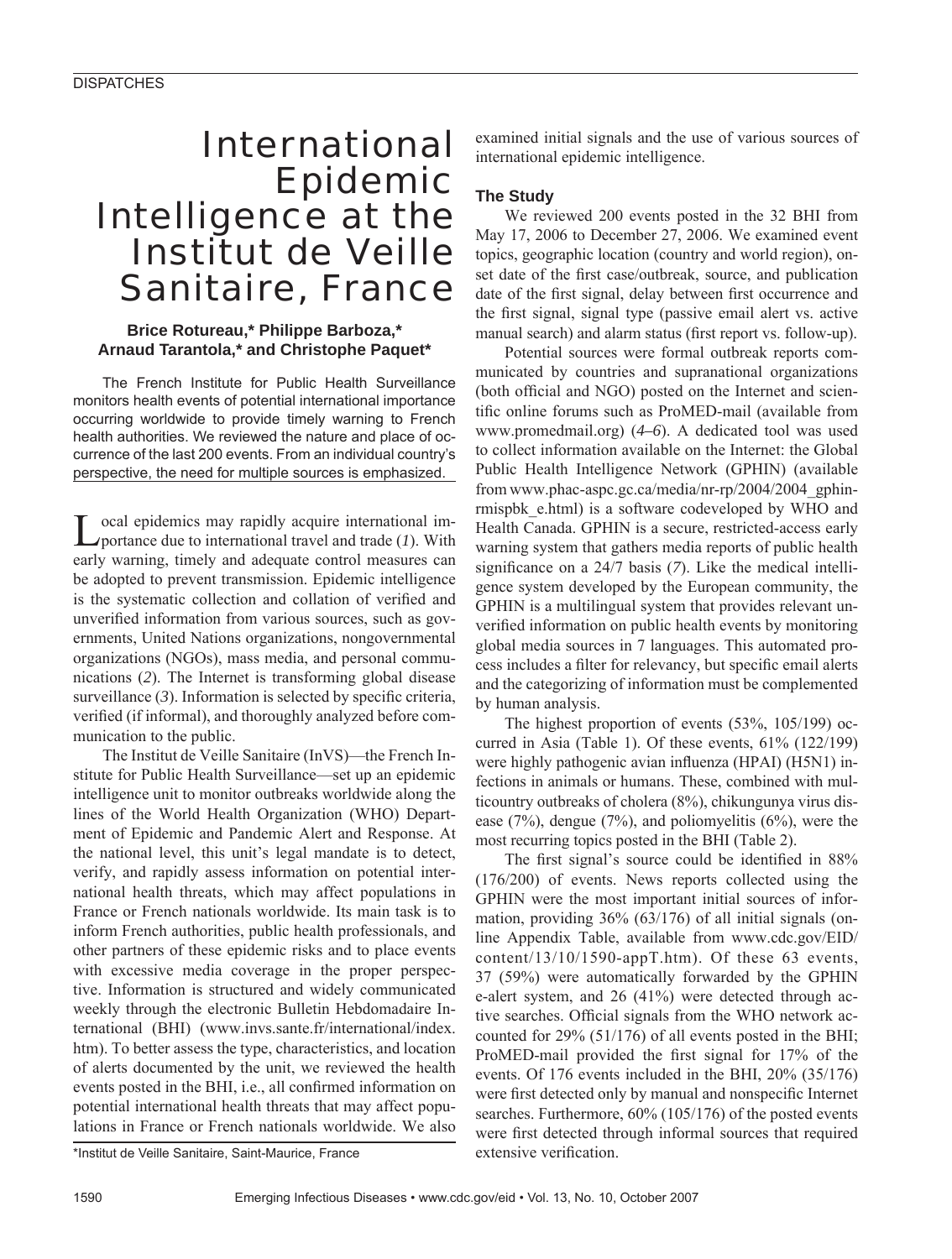| December 27, 2000, DV WONG region |             |       |       |  |
|-----------------------------------|-------------|-------|-------|--|
|                                   | No. events  |       |       |  |
| Region                            | HPAI (H5N1) | Other | Total |  |
| Africa                            | 21          | 29    | 50    |  |
| Americas                          |             | 11    | 11    |  |
| Asia                              | 80          | 25    | 105   |  |
| Europe                            | 20          | 9     | 29    |  |
| <b>Middle East</b>                |             | 3     | 4     |  |
| Total                             | 122         | 77    | 199   |  |

\*BHI, Bulletin Hebdomadaire International; HPAI, highly pathogenic avian

| Table 1. Events posted in the BHI from May 17 through |  |
|-------------------------------------------------------|--|
| December 27, 2006, by world region*                   |  |

On average, delay between the first case of an outbreak (including retrospectively) and the first widely available signal was 3 months and 14 days (range 1 day–2 years, 10.5 months;  $n = 86$ ). Among the 200 events posted, 107 were reported for the first time. For these, mean delay between the first case and the first signal was 1 month and 23 days (range 1 day–5 months, 16 days;  $n = 63$ ). Based on a small sample of alerts, the mean delay for alert messages provided by the GPHIN was shorter  $(1 \text{ month}, 19 \text{ days}; n = 19)$ than that of the ProMED-mail (2 months, 4 days;  $n = 6$ ).

#### **Conclusions**

influenza.

As in the 2006 WHO report (2), influenza A (H5N1) HPAI cases and cholera outbreaks were the major topics included in the BHI. Alerts posted for this period mainly concerned Asia due to the occurrence of influenza A (H5N1). Due to the specific economic and political situations of each country, availability and sensitivity of information sources differed. Multiple information sources somewhat compensated for these differences. Delays between the occurrence of events and first reports reflect the following: 1) interval

| Table 2. Events posted in the BHI from May 17 through<br>December 27, 2006, by topic* |           |  |
|---------------------------------------------------------------------------------------|-----------|--|
| Event                                                                                 | No. (%)   |  |
| HPAI (H5N1) in animals                                                                | 67 (34)   |  |
| HPAI (H5N1) in human                                                                  | 55 (28)   |  |
| Cholera                                                                               | 16(8)     |  |
| Chikungunya                                                                           | 13(7)     |  |
| Dengue fever                                                                          | 13(7)     |  |
| Poliomyelitis                                                                         | 11(6)     |  |
| Malaria                                                                               | 6(3)      |  |
| Japanese encephalitis                                                                 | 4(2)      |  |
| Adulterated alcohol intoxication                                                      | 3(2)      |  |
| Crimean-Congo hemorrhagic fever                                                       | 3(2)      |  |
| Plaque                                                                                | 2(1)      |  |
| Yellow fever                                                                          | 2(1)      |  |
| Deaths following influenza vaccination                                                | 1(0.5)    |  |
| Measles                                                                               | 1(0.5)    |  |
| Micro-algae intoxication                                                              | 1(0.5)    |  |
| <b>Rift Valley fever</b>                                                              | 1(0.5)    |  |
| Viral meningitis                                                                      | 1(0.5)    |  |
| Total                                                                                 | 200 (100) |  |

\*BHI, Bulletin Hebdomadaire International; HPAI, highly pathogenic avian influenza.

between the occurrence of a first case and development into a full-blown outbreak of international importance; 2) limitations of communicable disease surveillance, i.e., interval before an event is detected; 3) intrinsic limitations of epidemic intelligence, i.e., availability of information; and 4) the unavoidable prioritization of alerts, given time and resource constraints.

GPHIN was more efficient than any other information source used in this analysis, including ProMED-mail, both in terms of number of signals and rapidity of signal availability after event occurrence. Signals from GPHIN, however, are unverified media reports, and not all relevant events for our specific needs are electronically forwarded as e-alert. Permanent proactive searches using GPHIN or similar tools remain compulsory to address this limitation. Time-consuming human-operated screening of each report of the daily GPHIN list (500–2,000 reports/day) is needed as signal detection cannot be automated. Verification processes are essential because reports of outbreaks are widely disseminated and easily accessible to the public (*1*).

WHO and other supranational organizations, such as the European Centre for Disease Prevention and Control, monitor health events of international importance. However, these organizations cannot completely meet all needs of individual countries. Our experience at a national institute shows that implementation of epidemic intelligence should be specifically tailored to effectively monitor the health of a country's population and translate directly into public health action. For example, in 2005, an extensive cholera outbreak was detected and documented in Senegal, with far-reaching implications for Franco-Senegalese pilgrims. Information posted in the BHI is used by physicians in French tropical disease departments and travel clinics, who can provide timely information to travelers, and target clinical examinations of those returning with suggestive symptoms. The operational suspect case definition for influenza  $A$  (H5N1) in returning travelers is continuously updated as foci appear in various areas. Information is also forwarded to the French Ministries of Health and Foreign Affairs to alert a larger segment of the population through institutional websites or warnings on airport billboards.

This work was supported by the Institut de Veille Sanitaire, Saint-Maurice, France.

Dr Rotureau is an epidemiologist at the Tropical and International Department of the French Institut de Veille Sanitaire, Saint-Maurice, France. His research interests involve the study of ecologic, epidemiologic, and physiologic properties of Trypanosomatidae parasites and the diseases they cause.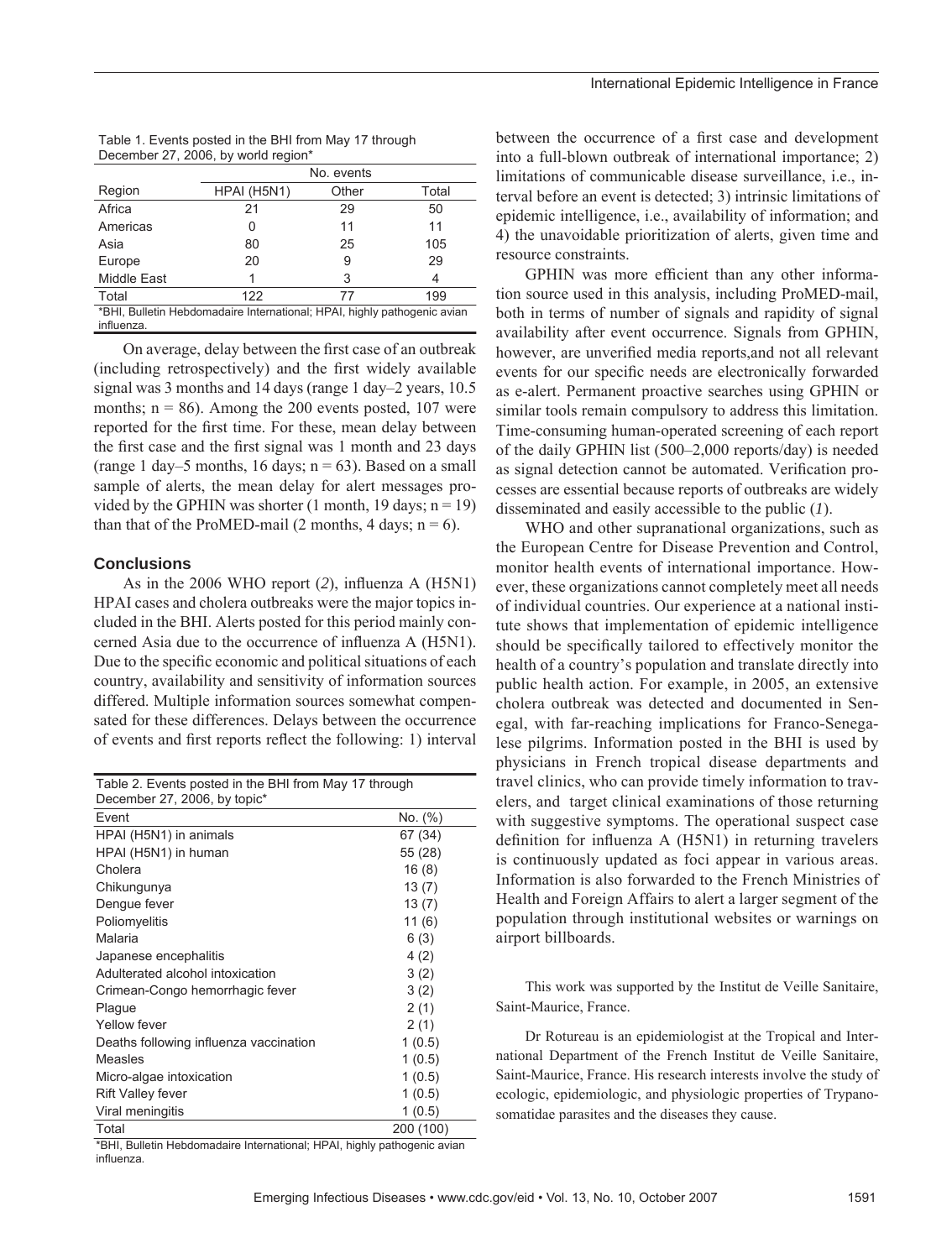#### **DISPATCHES**

#### **References**

- 1. Grein TW, Kamara KB, Rodier G, Plant AJ, Bovier P, Ryan MJ, et al. Rumors of disease in the global village: outbreak verification. Emerg Infect Dis. 2000;6:97–102.
- 2. Epidemic alert and verification: summary report 2006. Wkly Epidemiol Rec. 2007;82:111–6.
- 3. M'ikanatha NM, Rohn DD, Robertson C, Tan CG, Holmes JH, Kunselman AR, et al. Use of the internet to enhance infectious disease surveillance and outbreak investigation. Biosecur Bioterror. 2006;4:293–300.
- 4. Madoff LC. ProMED-mail: an early warning system for emerging diseases. Clin Infect Dis. 2004;39:227–32.
- 5. Madoff LC, Woodall JP. The internet and the global monitoring of emerging diseases: lessons from the first 10 years of ProMED-mail. Arch Med Res. 2005;36:724–30.
- 6. Woodall J. Official versus unofficial outbreak reporting through the Internet. Int J Med Inform. 1997;47:31–4.
- 7. Mykhalovskiy E, Weir L. The Global Public Health Intelligence Network and early warning outbreak detection: a Canadian contribution to global public health. Can J Public Health. 2006;97:42–4.

Address for correspondence: Philippe Barboza, Département International et Tropical, Institut de Veille Sanitaire, 12 Rue du Val d'Osne, 94415 Saint-Maurice CEDEX, France; email: p.barboza@invs.sante.fr